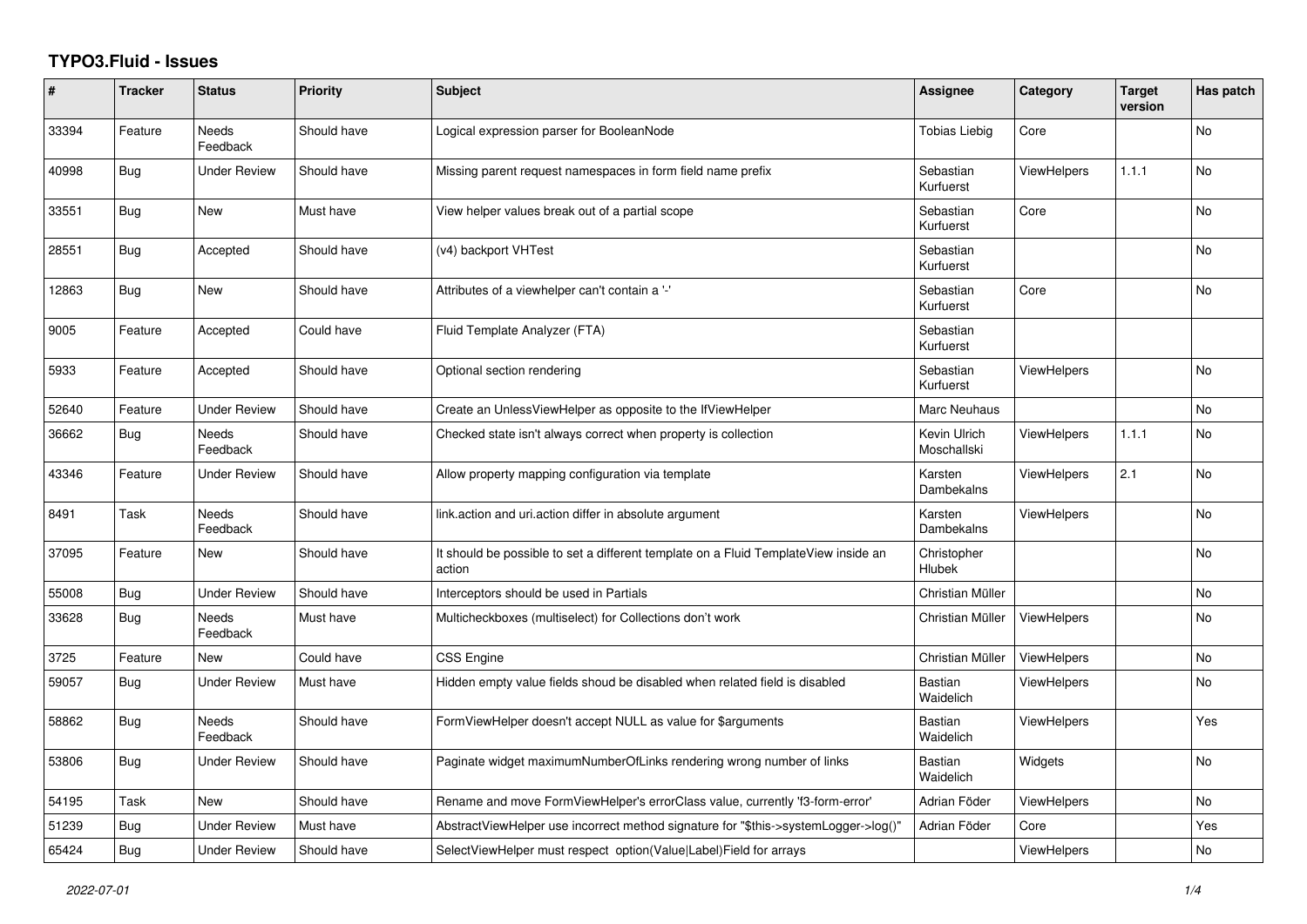| #     | <b>Tracker</b> | <b>Status</b>            | Priority    | <b>Subject</b>                                                                        | <b>Assignee</b> | Category           | <b>Target</b><br>version | Has patch |
|-------|----------------|--------------------------|-------------|---------------------------------------------------------------------------------------|-----------------|--------------------|--------------------------|-----------|
| 62346 | Feature        | New                      | Could have  | f:comment should have high precende                                                   |                 | Core               | 3.x                      | <b>No</b> |
| 60856 | Bug            | New                      | Must have   | Target attribute not supported by the form viewhelper                                 |                 | ViewHelpers        |                          | Yes       |
| 60271 | Feature        | New                      | Should have | Paginate viewhelper, should also support arrays                                       |                 |                    |                          | No        |
| 60181 | Feature        | New                      | Could have  | Caching mechanism for Fluid Views/Templates                                           |                 | View               |                          | No        |
| 60003 | Feature        | New                      | Should have | Add required-Attribute to f:form.password                                             |                 | ViewHelpers        |                          | No        |
| 58983 | Bug            | New                      | Should have | format.date does not respect linebreaks and throws exception                          |                 |                    |                          | No        |
| 58921 | <b>Bug</b>     | New                      | Should have | f:form.* VHs crash if NOT inside f:form but followed by f:form                        |                 |                    |                          | No        |
| 57885 | <b>Bug</b>     | New                      | Must have   | Inputs are cleared from a second form if the first form produced a vallidation error  |                 |                    |                          | No        |
| 56237 | Task           | New                      | Should have | in-line (Condition) ViewHelpers should not evaluate on parsing                        |                 |                    |                          | No        |
| 54284 | Bug            | New                      | Should have | Default Option for Switch/Case VH                                                     |                 | ViewHelpers        |                          | No        |
| 52591 | Bug            | <b>New</b>               | Should have | The Pagination Widget broken for joined objects                                       |                 |                    |                          | No        |
| 52536 | <b>Bug</b>     | <b>Under Review</b>      | Should have | Errorclass not set if no property-attribute set                                       |                 |                    |                          |           |
| 52419 | Bug            | <b>New</b>               | Should have | Wrong PHPDocs notation for default value inline f:translate viewhelper                |                 |                    | 2.0                      | No        |
| 51277 | Feature        | New                      | Should have | ViewHelper context should be aware of actual file occurrence                          |                 |                    |                          | No        |
| 51100 | Feature        | New                      | Must have   | Links with absolute URI should have the option of URI Scheme                          |                 | <b>ViewHelpers</b> |                          | No        |
| 50888 | <b>Bug</b>     | <b>Under Review</b>      | Should have | WSOD by changing name of section and if Fluid caches are generated                    |                 |                    |                          | No        |
| 49756 | Feature        | <b>Under Review</b>      | Should have | Select values by array key in checkbox viewhelper                                     |                 |                    |                          | No        |
| 49600 | <b>Bug</b>     | New                      | Should have | f:form tag shown as a HTML on frontend                                                |                 | ViewHelpers        |                          | No        |
| 49038 | Bug            | New                      | Must have   | form.select does not select the first item if prependOptionValue is used              |                 |                    |                          | No        |
| 48355 | Feature        | New                      | Could have  | Assign output of viewhelper to template variable for further processing.              |                 |                    |                          |           |
| 47669 | Task           | New                      | Should have | FormViewHelper does not define the default request method                             |                 |                    |                          | No        |
| 47006 | Bug            | <b>Under Review</b>      | Should have | widget identifier are not unique                                                      |                 |                    |                          | No        |
| 46545 | Feature        | New                      | Should have | Better support for arrays in options of SelectViewHelper                              |                 |                    |                          | No        |
| 46289 | <b>Bug</b>     | <b>Needs</b><br>Feedback | Should have | Enable Escaping Interceptor in XML request format                                     |                 | View               | 2.0.1                    | No        |
| 46257 | Feature        | <b>Under Review</b>      | Should have | Add escape sequence support for Fluid                                                 |                 | Core               |                          | <b>No</b> |
| 46091 | Task           | Needs<br>Feedback        | Should have | Show source file name and position on exceptions during parsing                       |                 |                    |                          | No        |
| 45394 | Task           | New                      | Should have | Forwardport Unit test for standalone view                                             |                 | View               |                          | No        |
| 45384 | <b>Bug</b>     | New                      | Must have   | Persisted entity object in widget-configuration cannot be deserialized (after reload) |                 | Widgets            | 2.0.1                    | No        |
| 45345 | Feature        | Needs<br>Feedback        | Should have | Easy to use comments for fluid that won't show in output                              |                 |                    |                          |           |
| 45153 | Feature        | New                      | Should have | f:be.menus.actionMenuItem - Detection of the current select option is insufficient    |                 |                    |                          | No        |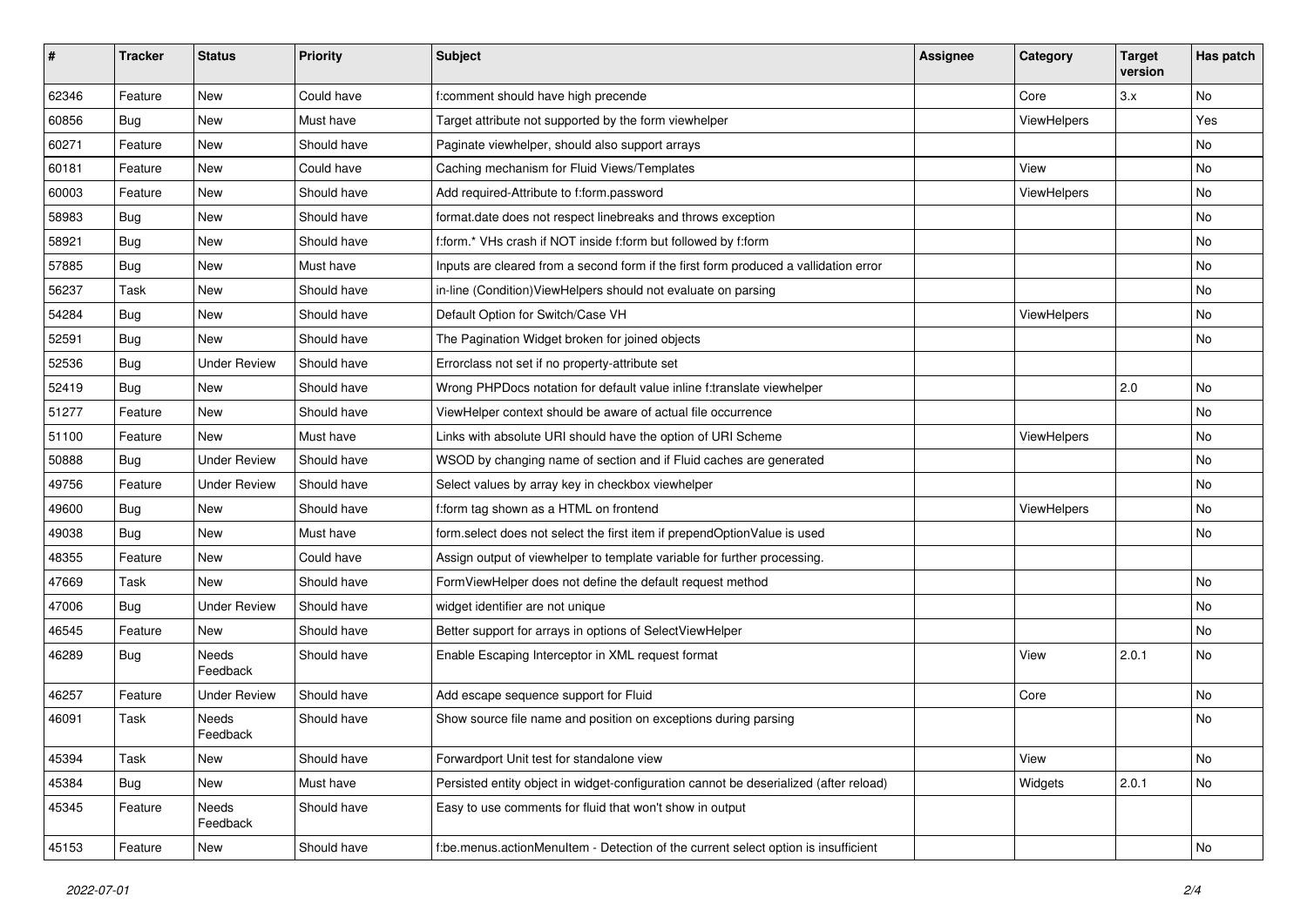| #     | <b>Tracker</b> | <b>Status</b>       | <b>Priority</b>      | <b>Subject</b>                                                                                              | <b>Assignee</b> | Category    | <b>Target</b><br>version | Has patch |
|-------|----------------|---------------------|----------------------|-------------------------------------------------------------------------------------------------------------|-----------------|-------------|--------------------------|-----------|
| 44234 | Bug            | <b>Under Review</b> | Should have          | selectViewHelper's sorting does not respect locale collation                                                |                 | ViewHelpers | 2.1                      | <b>No</b> |
| 43072 | Task           | New                 | Should have          | Remove TOKENS for adding templates fallback in Backporter                                                   |                 | View        |                          | No        |
| 43071 | Task           | New                 | Should have          | Remove TOKENS for adding fallback teplates in B                                                             |                 |             |                          | No        |
| 42743 | Task           | New                 | Should have          | Remove inline style for hidden form fields                                                                  |                 |             |                          | No        |
| 42397 | Feature        | New                 | Should have          | Missing viewhelper for general links                                                                        |                 |             |                          | No        |
| 40081 | Feature        | New                 | Should have          | Allow assigned variables as keys in arrays                                                                  |                 |             |                          | No        |
| 40064 | Bug            | New                 | Must have            | Multiselect is not getting persisted                                                                        |                 | ViewHelpers |                          | No        |
| 39990 | Bug            | New                 | Should have          | Same form twice in one template: hidden fields for empty values are only rendered<br>once                   |                 | Core        |                          | No        |
| 39936 | Feature        | New                 | Should have          | registerTagAttribute should handle default values                                                           |                 | ViewHelpers |                          | No        |
| 38369 | Bug            | New                 | Must have            | Resource ViewHelpers should not fall back to request package                                                |                 | View        |                          | No        |
| 38130 | Feature        | New                 | Should have          | Checkboxes and multiple select fields should have an assignable default value                               |                 |             |                          | No        |
| 37619 | Bug            | New                 | Should have          | Fatal Error when using variable in name attribute of Section ViewHelper                                     |                 | ViewHelpers |                          | No        |
| 36655 | Bug            | New                 | Should have          | <b>Pagination Links</b>                                                                                     |                 | Widgets     |                          | No        |
| 36559 | Feature        | New                 | Could have           | New widget progress bar                                                                                     |                 |             |                          | Yes       |
| 36410 | Feature        | New                 | Should have          | Allow templates to send arguments back to layout                                                            |                 | ViewHelpers |                          | No        |
| 34682 | Bug            | <b>Under Review</b> | Should have          | Radio Button missing checked on validation error                                                            |                 | ViewHelpers |                          | No        |
| 34309 | Task           | New                 | Could have           | Unknown ViewHelpers cause exception - should be handled more graceful                                       |                 | ViewHelpers |                          | No        |
| 33215 | Feature        | New                 | Should have          | RFC: Dynamic values in ObjectAccess paths                                                                   |                 |             |                          | <b>No</b> |
| 32035 | Task           | New                 | Should have          | Improve fluid error messages                                                                                |                 | Core        |                          | Yes       |
| 31955 | Feature        | New                 | Should have          | f:uri.widget                                                                                                |                 | Widgets     |                          | No        |
| 30937 | Bug            | New                 | Should have          | CropViewHelper stringToTruncate can't be supplied so it can't be easily extended                            |                 | ViewHelpers |                          | Yes       |
| 30555 | Feature        | New                 | Could have           | Make TagBuilder more extensible                                                                             |                 | Core        |                          | No        |
| 28554 | Bug            | New                 | Should have          | (v4) implement feature flag to disable caching                                                              |                 |             |                          | <b>No</b> |
| 28553 | Bug            | New                 | Should have          | improve XHProf test setup                                                                                   |                 |             |                          | No        |
| 28552 | Bug            | New                 | Should have          | (v5) write ViewHelper test for compiled run; adjust functional test to do two passes<br>(uncached & cached) |                 |             |                          | <b>No</b> |
| 28550 | Bug            | New                 | Should have          | (v4) make widgets cacheable, i.e. not implement childnodeaccess interface                                   |                 |             |                          | No        |
| 28549 | <b>Bug</b>     | New                 | Should have          | make widgets cacheable, i.e. not implement childnodeaccess interface                                        |                 |             |                          | No        |
| 27607 | Bug            | New                 | Must have            | Make Fluid comparisons work when first element is STRING, second is NULL.                                   |                 | Core        |                          | No        |
| 26664 | Task           | New                 | Won't have this time | Clean up Form ViewHelpers                                                                                   |                 | ViewHelpers |                          | No        |
| 26658 | Task           | New                 | Won't have this time | Make Form ViewHelpers consistent                                                                            |                 | ViewHelpers |                          | No        |
| 13045 | Bug            | New                 | Should have          | Entity decode of strings are different between if-conditions and output of variable                         |                 |             |                          |           |